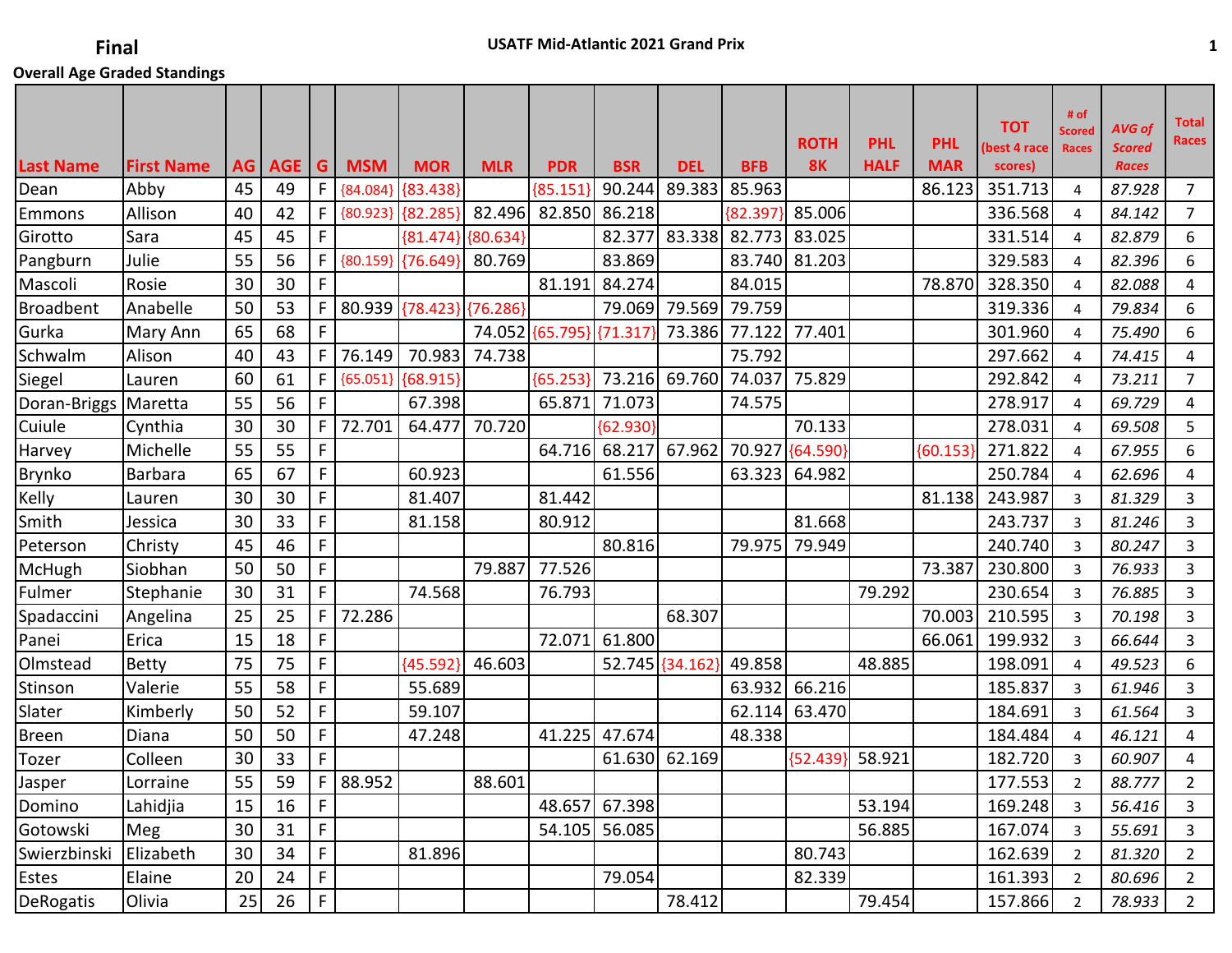| Longshore<br>Kristine<br>50<br>53<br>F.<br>42.587<br>40.595<br>28.340<br>150.163<br>38.641<br>37.541<br>4<br>4<br>F.<br>76.678<br>Dietrick<br>Kimberly<br>45<br>48<br>72.484<br>149.162<br>74.581<br>$\overline{2}$<br>$\overline{2}$<br>Coda<br>30<br>F<br>72.171<br>145.826<br>72.913<br>$\overline{2}$<br>Liz<br>30<br>73.654<br>2<br>F<br>Lizzio<br>65<br>68<br>68.196<br>73.794<br>141.990<br>$\overline{2}$<br>70.995<br>Jean<br>$\overline{2}$<br>F<br>Kelnock<br>Linda<br>50<br>54<br>43.267<br>50.000<br>48.200<br>141.468<br>3<br>47.156<br>3<br>F<br>68.882<br>71.279<br>140.160<br>Pasquella<br>55<br>55<br>70.080<br>$\overline{2}$<br>Linda<br>$\overline{2}$<br>F<br>Wert<br>50<br>51<br>69.607<br>68.723<br>138.330<br>Cheryl<br>69.165<br>$\overline{2}$<br>$\overline{2}$<br>F<br>64.366<br>73.602<br>20<br>137.969<br>Audi<br>Gabriella<br>23<br>68.984<br>$\overline{2}$<br>$\overline{2}$<br>F<br>Monforto<br>Kathleen<br>40<br>66.377<br>69.842<br>136.220<br>44<br>$\overline{2}$<br>68.110<br>$\overline{2}$<br>33.029<br>51.424<br>Orchard<br>50<br>52<br>F<br>132.986<br>3<br>Nicole<br>48.534<br>44.329<br>3<br>65<br>F<br>65.703<br>66.394<br>132.097<br>Wolf<br>65<br>66.048<br>$\overline{2}$<br>Ann<br>$\overline{2}$<br>F.<br>71.854<br>131.203<br>Heppelmann<br>Patricia<br>45<br>48<br>59.349<br>$\overline{2}$<br>65.601<br>$\overline{2}$<br>Schmidt<br>64.120<br>45<br>48<br>F<br>60.454<br>124.575<br>Aliza<br>$\overline{2}$<br>62.287<br>2<br>DeAlmeida<br>(McElroy)<br>57.654<br>121.336<br>Meaghan<br>40<br>44<br>F<br>63.682<br>60.668<br>$\overline{2}$<br>$\overline{2}$<br>F.<br>Hellman<br>56.348<br>116.197<br>60<br>64<br>59.849<br>58.098<br>Joanna<br>$\overline{2}$<br>2<br>F<br>45<br>53.516<br>49.720<br>103.236<br>Julie<br>McHugh<br>49<br>51.618<br>$\overline{2}$<br>$\overline{2}$<br>F.<br>46.114<br>Knothe<br>40<br>44<br>43.255<br>89.369<br>44.684<br>$\overline{2}$<br>Lynn<br>$\overline{2}$<br>F<br>23<br>88.875<br>88.875<br>Moore<br>20<br>Grace<br>88.875<br>$\mathbf{1}$<br>1<br>80<br>82<br>F<br>88.277<br>88.277<br>Folzer<br>Sandra<br>88.277<br>$\mathbf{1}$<br>$\mathbf{1}$<br>F<br>29<br>86.872<br>25<br>86.872<br>Amber<br>86.872<br>Zimmerman<br>$\mathbf{1}$<br>1<br>F<br>McGowan<br>60<br>84.273<br>64<br>84.273<br>84.273<br>Karen<br>$\mathbf{1}$<br>$\mathbf{1}$<br>F<br>84.151<br>84.151<br>McCoubrie<br>55<br>59<br>84.151<br>Doreen<br>$\mathbf{1}$<br>1<br>F<br>Feole Driscoll Carol<br>60<br>62<br>82.613<br>82.613<br>82.613<br>$\mathbf{1}$<br>1<br>F<br>Caitlin<br>82.102<br>Lawlor<br>25<br>25<br>82.102<br>82.102<br>$\mathbf{1}$<br>1<br>F<br>50<br>82.100<br>Hoey<br>Leslee<br>52<br>82.100<br>82.100<br>$\mathbf{1}$<br>1<br><b>Bellaire</b><br>F<br>Cheryl<br>60<br>62<br>81.505<br>81.505<br>81.505<br>$\mathbf{1}$<br>1<br>F<br>Delia<br>35<br>35<br>Sarah<br>80.744<br>80.744<br>80.744<br>$\mathbf{1}$<br>$\mathbf{1}$<br>$\overline{F}$<br>23<br>20<br>79.308<br>79.308<br>Stephanie<br>79.308<br>$\mathbf 1$<br>$\mathbf{1}$<br>$\overline{F}$<br>77.788<br>50<br>50<br>77.788<br><b>Brenda</b><br>77.788<br>$\mathbf{1}$<br>$\mathbf{1}$<br>F.<br>55<br>58<br>76.211<br>76.211<br>Robin<br>76.211<br>$\mathbf{1}$<br>$\mathbf{1}$<br>F.<br>75<br>76.157<br>76.157<br>75<br>Hampton<br>76.157<br>Joy<br>$\mathbf{1}$<br>$\mathbf{1}$<br>F<br>30<br>75.812<br>75.812<br>30<br>Antinucci<br>75.812<br>Laura<br>$\mathbf{1}$<br>$\mathbf{1}$<br>F.<br>75.265<br>75.265<br>40<br>Katrina<br>44<br>75.265<br>$\mathbf{1}$<br>$\mathbf{1}$ | Rubinich | Kara | 40 | 42 | F | 75.494 | 76.414 |  |  |  | 151.908 | $\overline{2}$ | 75.954 | $\overline{2}$ |
|---------------------------------------------------------------------------------------------------------------------------------------------------------------------------------------------------------------------------------------------------------------------------------------------------------------------------------------------------------------------------------------------------------------------------------------------------------------------------------------------------------------------------------------------------------------------------------------------------------------------------------------------------------------------------------------------------------------------------------------------------------------------------------------------------------------------------------------------------------------------------------------------------------------------------------------------------------------------------------------------------------------------------------------------------------------------------------------------------------------------------------------------------------------------------------------------------------------------------------------------------------------------------------------------------------------------------------------------------------------------------------------------------------------------------------------------------------------------------------------------------------------------------------------------------------------------------------------------------------------------------------------------------------------------------------------------------------------------------------------------------------------------------------------------------------------------------------------------------------------------------------------------------------------------------------------------------------------------------------------------------------------------------------------------------------------------------------------------------------------------------------------------------------------------------------------------------------------------------------------------------------------------------------------------------------------------------------------------------------------------------------------------------------------------------------------------------------------------------------------------------------------------------------------------------------------------------------------------------------------------------------------------------------------------------------------------------------------------------------------------------------------------------------------------------------------------------------------------------------------------------------------------------------------------------------------------------------------------------------------------------------------------------------------------------------------------------------------------------------------------------------------------------------------------------------------------------------------------------------------------------------------------------------------------------------------------------------------------------------------------------------------------------------------------------------------------------------------------------------------------------------------------------------------------|----------|------|----|----|---|--------|--------|--|--|--|---------|----------------|--------|----------------|
|                                                                                                                                                                                                                                                                                                                                                                                                                                                                                                                                                                                                                                                                                                                                                                                                                                                                                                                                                                                                                                                                                                                                                                                                                                                                                                                                                                                                                                                                                                                                                                                                                                                                                                                                                                                                                                                                                                                                                                                                                                                                                                                                                                                                                                                                                                                                                                                                                                                                                                                                                                                                                                                                                                                                                                                                                                                                                                                                                                                                                                                                                                                                                                                                                                                                                                                                                                                                                                                                                                                                             |          |      |    |    |   |        |        |  |  |  |         |                |        |                |
|                                                                                                                                                                                                                                                                                                                                                                                                                                                                                                                                                                                                                                                                                                                                                                                                                                                                                                                                                                                                                                                                                                                                                                                                                                                                                                                                                                                                                                                                                                                                                                                                                                                                                                                                                                                                                                                                                                                                                                                                                                                                                                                                                                                                                                                                                                                                                                                                                                                                                                                                                                                                                                                                                                                                                                                                                                                                                                                                                                                                                                                                                                                                                                                                                                                                                                                                                                                                                                                                                                                                             |          |      |    |    |   |        |        |  |  |  |         |                |        |                |
|                                                                                                                                                                                                                                                                                                                                                                                                                                                                                                                                                                                                                                                                                                                                                                                                                                                                                                                                                                                                                                                                                                                                                                                                                                                                                                                                                                                                                                                                                                                                                                                                                                                                                                                                                                                                                                                                                                                                                                                                                                                                                                                                                                                                                                                                                                                                                                                                                                                                                                                                                                                                                                                                                                                                                                                                                                                                                                                                                                                                                                                                                                                                                                                                                                                                                                                                                                                                                                                                                                                                             |          |      |    |    |   |        |        |  |  |  |         |                |        |                |
|                                                                                                                                                                                                                                                                                                                                                                                                                                                                                                                                                                                                                                                                                                                                                                                                                                                                                                                                                                                                                                                                                                                                                                                                                                                                                                                                                                                                                                                                                                                                                                                                                                                                                                                                                                                                                                                                                                                                                                                                                                                                                                                                                                                                                                                                                                                                                                                                                                                                                                                                                                                                                                                                                                                                                                                                                                                                                                                                                                                                                                                                                                                                                                                                                                                                                                                                                                                                                                                                                                                                             |          |      |    |    |   |        |        |  |  |  |         |                |        |                |
|                                                                                                                                                                                                                                                                                                                                                                                                                                                                                                                                                                                                                                                                                                                                                                                                                                                                                                                                                                                                                                                                                                                                                                                                                                                                                                                                                                                                                                                                                                                                                                                                                                                                                                                                                                                                                                                                                                                                                                                                                                                                                                                                                                                                                                                                                                                                                                                                                                                                                                                                                                                                                                                                                                                                                                                                                                                                                                                                                                                                                                                                                                                                                                                                                                                                                                                                                                                                                                                                                                                                             |          |      |    |    |   |        |        |  |  |  |         |                |        |                |
|                                                                                                                                                                                                                                                                                                                                                                                                                                                                                                                                                                                                                                                                                                                                                                                                                                                                                                                                                                                                                                                                                                                                                                                                                                                                                                                                                                                                                                                                                                                                                                                                                                                                                                                                                                                                                                                                                                                                                                                                                                                                                                                                                                                                                                                                                                                                                                                                                                                                                                                                                                                                                                                                                                                                                                                                                                                                                                                                                                                                                                                                                                                                                                                                                                                                                                                                                                                                                                                                                                                                             |          |      |    |    |   |        |        |  |  |  |         |                |        |                |
|                                                                                                                                                                                                                                                                                                                                                                                                                                                                                                                                                                                                                                                                                                                                                                                                                                                                                                                                                                                                                                                                                                                                                                                                                                                                                                                                                                                                                                                                                                                                                                                                                                                                                                                                                                                                                                                                                                                                                                                                                                                                                                                                                                                                                                                                                                                                                                                                                                                                                                                                                                                                                                                                                                                                                                                                                                                                                                                                                                                                                                                                                                                                                                                                                                                                                                                                                                                                                                                                                                                                             |          |      |    |    |   |        |        |  |  |  |         |                |        |                |
|                                                                                                                                                                                                                                                                                                                                                                                                                                                                                                                                                                                                                                                                                                                                                                                                                                                                                                                                                                                                                                                                                                                                                                                                                                                                                                                                                                                                                                                                                                                                                                                                                                                                                                                                                                                                                                                                                                                                                                                                                                                                                                                                                                                                                                                                                                                                                                                                                                                                                                                                                                                                                                                                                                                                                                                                                                                                                                                                                                                                                                                                                                                                                                                                                                                                                                                                                                                                                                                                                                                                             |          |      |    |    |   |        |        |  |  |  |         |                |        |                |
|                                                                                                                                                                                                                                                                                                                                                                                                                                                                                                                                                                                                                                                                                                                                                                                                                                                                                                                                                                                                                                                                                                                                                                                                                                                                                                                                                                                                                                                                                                                                                                                                                                                                                                                                                                                                                                                                                                                                                                                                                                                                                                                                                                                                                                                                                                                                                                                                                                                                                                                                                                                                                                                                                                                                                                                                                                                                                                                                                                                                                                                                                                                                                                                                                                                                                                                                                                                                                                                                                                                                             |          |      |    |    |   |        |        |  |  |  |         |                |        |                |
|                                                                                                                                                                                                                                                                                                                                                                                                                                                                                                                                                                                                                                                                                                                                                                                                                                                                                                                                                                                                                                                                                                                                                                                                                                                                                                                                                                                                                                                                                                                                                                                                                                                                                                                                                                                                                                                                                                                                                                                                                                                                                                                                                                                                                                                                                                                                                                                                                                                                                                                                                                                                                                                                                                                                                                                                                                                                                                                                                                                                                                                                                                                                                                                                                                                                                                                                                                                                                                                                                                                                             |          |      |    |    |   |        |        |  |  |  |         |                |        |                |
|                                                                                                                                                                                                                                                                                                                                                                                                                                                                                                                                                                                                                                                                                                                                                                                                                                                                                                                                                                                                                                                                                                                                                                                                                                                                                                                                                                                                                                                                                                                                                                                                                                                                                                                                                                                                                                                                                                                                                                                                                                                                                                                                                                                                                                                                                                                                                                                                                                                                                                                                                                                                                                                                                                                                                                                                                                                                                                                                                                                                                                                                                                                                                                                                                                                                                                                                                                                                                                                                                                                                             |          |      |    |    |   |        |        |  |  |  |         |                |        |                |
|                                                                                                                                                                                                                                                                                                                                                                                                                                                                                                                                                                                                                                                                                                                                                                                                                                                                                                                                                                                                                                                                                                                                                                                                                                                                                                                                                                                                                                                                                                                                                                                                                                                                                                                                                                                                                                                                                                                                                                                                                                                                                                                                                                                                                                                                                                                                                                                                                                                                                                                                                                                                                                                                                                                                                                                                                                                                                                                                                                                                                                                                                                                                                                                                                                                                                                                                                                                                                                                                                                                                             |          |      |    |    |   |        |        |  |  |  |         |                |        |                |
|                                                                                                                                                                                                                                                                                                                                                                                                                                                                                                                                                                                                                                                                                                                                                                                                                                                                                                                                                                                                                                                                                                                                                                                                                                                                                                                                                                                                                                                                                                                                                                                                                                                                                                                                                                                                                                                                                                                                                                                                                                                                                                                                                                                                                                                                                                                                                                                                                                                                                                                                                                                                                                                                                                                                                                                                                                                                                                                                                                                                                                                                                                                                                                                                                                                                                                                                                                                                                                                                                                                                             |          |      |    |    |   |        |        |  |  |  |         |                |        |                |
|                                                                                                                                                                                                                                                                                                                                                                                                                                                                                                                                                                                                                                                                                                                                                                                                                                                                                                                                                                                                                                                                                                                                                                                                                                                                                                                                                                                                                                                                                                                                                                                                                                                                                                                                                                                                                                                                                                                                                                                                                                                                                                                                                                                                                                                                                                                                                                                                                                                                                                                                                                                                                                                                                                                                                                                                                                                                                                                                                                                                                                                                                                                                                                                                                                                                                                                                                                                                                                                                                                                                             |          |      |    |    |   |        |        |  |  |  |         |                |        |                |
|                                                                                                                                                                                                                                                                                                                                                                                                                                                                                                                                                                                                                                                                                                                                                                                                                                                                                                                                                                                                                                                                                                                                                                                                                                                                                                                                                                                                                                                                                                                                                                                                                                                                                                                                                                                                                                                                                                                                                                                                                                                                                                                                                                                                                                                                                                                                                                                                                                                                                                                                                                                                                                                                                                                                                                                                                                                                                                                                                                                                                                                                                                                                                                                                                                                                                                                                                                                                                                                                                                                                             |          |      |    |    |   |        |        |  |  |  |         |                |        |                |
|                                                                                                                                                                                                                                                                                                                                                                                                                                                                                                                                                                                                                                                                                                                                                                                                                                                                                                                                                                                                                                                                                                                                                                                                                                                                                                                                                                                                                                                                                                                                                                                                                                                                                                                                                                                                                                                                                                                                                                                                                                                                                                                                                                                                                                                                                                                                                                                                                                                                                                                                                                                                                                                                                                                                                                                                                                                                                                                                                                                                                                                                                                                                                                                                                                                                                                                                                                                                                                                                                                                                             |          |      |    |    |   |        |        |  |  |  |         |                |        |                |
|                                                                                                                                                                                                                                                                                                                                                                                                                                                                                                                                                                                                                                                                                                                                                                                                                                                                                                                                                                                                                                                                                                                                                                                                                                                                                                                                                                                                                                                                                                                                                                                                                                                                                                                                                                                                                                                                                                                                                                                                                                                                                                                                                                                                                                                                                                                                                                                                                                                                                                                                                                                                                                                                                                                                                                                                                                                                                                                                                                                                                                                                                                                                                                                                                                                                                                                                                                                                                                                                                                                                             |          |      |    |    |   |        |        |  |  |  |         |                |        |                |
|                                                                                                                                                                                                                                                                                                                                                                                                                                                                                                                                                                                                                                                                                                                                                                                                                                                                                                                                                                                                                                                                                                                                                                                                                                                                                                                                                                                                                                                                                                                                                                                                                                                                                                                                                                                                                                                                                                                                                                                                                                                                                                                                                                                                                                                                                                                                                                                                                                                                                                                                                                                                                                                                                                                                                                                                                                                                                                                                                                                                                                                                                                                                                                                                                                                                                                                                                                                                                                                                                                                                             |          |      |    |    |   |        |        |  |  |  |         |                |        |                |
|                                                                                                                                                                                                                                                                                                                                                                                                                                                                                                                                                                                                                                                                                                                                                                                                                                                                                                                                                                                                                                                                                                                                                                                                                                                                                                                                                                                                                                                                                                                                                                                                                                                                                                                                                                                                                                                                                                                                                                                                                                                                                                                                                                                                                                                                                                                                                                                                                                                                                                                                                                                                                                                                                                                                                                                                                                                                                                                                                                                                                                                                                                                                                                                                                                                                                                                                                                                                                                                                                                                                             |          |      |    |    |   |        |        |  |  |  |         |                |        |                |
|                                                                                                                                                                                                                                                                                                                                                                                                                                                                                                                                                                                                                                                                                                                                                                                                                                                                                                                                                                                                                                                                                                                                                                                                                                                                                                                                                                                                                                                                                                                                                                                                                                                                                                                                                                                                                                                                                                                                                                                                                                                                                                                                                                                                                                                                                                                                                                                                                                                                                                                                                                                                                                                                                                                                                                                                                                                                                                                                                                                                                                                                                                                                                                                                                                                                                                                                                                                                                                                                                                                                             |          |      |    |    |   |        |        |  |  |  |         |                |        |                |
|                                                                                                                                                                                                                                                                                                                                                                                                                                                                                                                                                                                                                                                                                                                                                                                                                                                                                                                                                                                                                                                                                                                                                                                                                                                                                                                                                                                                                                                                                                                                                                                                                                                                                                                                                                                                                                                                                                                                                                                                                                                                                                                                                                                                                                                                                                                                                                                                                                                                                                                                                                                                                                                                                                                                                                                                                                                                                                                                                                                                                                                                                                                                                                                                                                                                                                                                                                                                                                                                                                                                             |          |      |    |    |   |        |        |  |  |  |         |                |        |                |
|                                                                                                                                                                                                                                                                                                                                                                                                                                                                                                                                                                                                                                                                                                                                                                                                                                                                                                                                                                                                                                                                                                                                                                                                                                                                                                                                                                                                                                                                                                                                                                                                                                                                                                                                                                                                                                                                                                                                                                                                                                                                                                                                                                                                                                                                                                                                                                                                                                                                                                                                                                                                                                                                                                                                                                                                                                                                                                                                                                                                                                                                                                                                                                                                                                                                                                                                                                                                                                                                                                                                             |          |      |    |    |   |        |        |  |  |  |         |                |        |                |
|                                                                                                                                                                                                                                                                                                                                                                                                                                                                                                                                                                                                                                                                                                                                                                                                                                                                                                                                                                                                                                                                                                                                                                                                                                                                                                                                                                                                                                                                                                                                                                                                                                                                                                                                                                                                                                                                                                                                                                                                                                                                                                                                                                                                                                                                                                                                                                                                                                                                                                                                                                                                                                                                                                                                                                                                                                                                                                                                                                                                                                                                                                                                                                                                                                                                                                                                                                                                                                                                                                                                             |          |      |    |    |   |        |        |  |  |  |         |                |        |                |
|                                                                                                                                                                                                                                                                                                                                                                                                                                                                                                                                                                                                                                                                                                                                                                                                                                                                                                                                                                                                                                                                                                                                                                                                                                                                                                                                                                                                                                                                                                                                                                                                                                                                                                                                                                                                                                                                                                                                                                                                                                                                                                                                                                                                                                                                                                                                                                                                                                                                                                                                                                                                                                                                                                                                                                                                                                                                                                                                                                                                                                                                                                                                                                                                                                                                                                                                                                                                                                                                                                                                             |          |      |    |    |   |        |        |  |  |  |         |                |        |                |
|                                                                                                                                                                                                                                                                                                                                                                                                                                                                                                                                                                                                                                                                                                                                                                                                                                                                                                                                                                                                                                                                                                                                                                                                                                                                                                                                                                                                                                                                                                                                                                                                                                                                                                                                                                                                                                                                                                                                                                                                                                                                                                                                                                                                                                                                                                                                                                                                                                                                                                                                                                                                                                                                                                                                                                                                                                                                                                                                                                                                                                                                                                                                                                                                                                                                                                                                                                                                                                                                                                                                             |          |      |    |    |   |        |        |  |  |  |         |                |        |                |
|                                                                                                                                                                                                                                                                                                                                                                                                                                                                                                                                                                                                                                                                                                                                                                                                                                                                                                                                                                                                                                                                                                                                                                                                                                                                                                                                                                                                                                                                                                                                                                                                                                                                                                                                                                                                                                                                                                                                                                                                                                                                                                                                                                                                                                                                                                                                                                                                                                                                                                                                                                                                                                                                                                                                                                                                                                                                                                                                                                                                                                                                                                                                                                                                                                                                                                                                                                                                                                                                                                                                             |          |      |    |    |   |        |        |  |  |  |         |                |        |                |
|                                                                                                                                                                                                                                                                                                                                                                                                                                                                                                                                                                                                                                                                                                                                                                                                                                                                                                                                                                                                                                                                                                                                                                                                                                                                                                                                                                                                                                                                                                                                                                                                                                                                                                                                                                                                                                                                                                                                                                                                                                                                                                                                                                                                                                                                                                                                                                                                                                                                                                                                                                                                                                                                                                                                                                                                                                                                                                                                                                                                                                                                                                                                                                                                                                                                                                                                                                                                                                                                                                                                             |          |      |    |    |   |        |        |  |  |  |         |                |        |                |
|                                                                                                                                                                                                                                                                                                                                                                                                                                                                                                                                                                                                                                                                                                                                                                                                                                                                                                                                                                                                                                                                                                                                                                                                                                                                                                                                                                                                                                                                                                                                                                                                                                                                                                                                                                                                                                                                                                                                                                                                                                                                                                                                                                                                                                                                                                                                                                                                                                                                                                                                                                                                                                                                                                                                                                                                                                                                                                                                                                                                                                                                                                                                                                                                                                                                                                                                                                                                                                                                                                                                             |          |      |    |    |   |        |        |  |  |  |         |                |        |                |
|                                                                                                                                                                                                                                                                                                                                                                                                                                                                                                                                                                                                                                                                                                                                                                                                                                                                                                                                                                                                                                                                                                                                                                                                                                                                                                                                                                                                                                                                                                                                                                                                                                                                                                                                                                                                                                                                                                                                                                                                                                                                                                                                                                                                                                                                                                                                                                                                                                                                                                                                                                                                                                                                                                                                                                                                                                                                                                                                                                                                                                                                                                                                                                                                                                                                                                                                                                                                                                                                                                                                             | Ng       |      |    |    |   |        |        |  |  |  |         |                |        |                |
|                                                                                                                                                                                                                                                                                                                                                                                                                                                                                                                                                                                                                                                                                                                                                                                                                                                                                                                                                                                                                                                                                                                                                                                                                                                                                                                                                                                                                                                                                                                                                                                                                                                                                                                                                                                                                                                                                                                                                                                                                                                                                                                                                                                                                                                                                                                                                                                                                                                                                                                                                                                                                                                                                                                                                                                                                                                                                                                                                                                                                                                                                                                                                                                                                                                                                                                                                                                                                                                                                                                                             | Hodge    |      |    |    |   |        |        |  |  |  |         |                |        |                |
|                                                                                                                                                                                                                                                                                                                                                                                                                                                                                                                                                                                                                                                                                                                                                                                                                                                                                                                                                                                                                                                                                                                                                                                                                                                                                                                                                                                                                                                                                                                                                                                                                                                                                                                                                                                                                                                                                                                                                                                                                                                                                                                                                                                                                                                                                                                                                                                                                                                                                                                                                                                                                                                                                                                                                                                                                                                                                                                                                                                                                                                                                                                                                                                                                                                                                                                                                                                                                                                                                                                                             | Jefferis |      |    |    |   |        |        |  |  |  |         |                |        |                |
|                                                                                                                                                                                                                                                                                                                                                                                                                                                                                                                                                                                                                                                                                                                                                                                                                                                                                                                                                                                                                                                                                                                                                                                                                                                                                                                                                                                                                                                                                                                                                                                                                                                                                                                                                                                                                                                                                                                                                                                                                                                                                                                                                                                                                                                                                                                                                                                                                                                                                                                                                                                                                                                                                                                                                                                                                                                                                                                                                                                                                                                                                                                                                                                                                                                                                                                                                                                                                                                                                                                                             |          |      |    |    |   |        |        |  |  |  |         |                |        |                |
|                                                                                                                                                                                                                                                                                                                                                                                                                                                                                                                                                                                                                                                                                                                                                                                                                                                                                                                                                                                                                                                                                                                                                                                                                                                                                                                                                                                                                                                                                                                                                                                                                                                                                                                                                                                                                                                                                                                                                                                                                                                                                                                                                                                                                                                                                                                                                                                                                                                                                                                                                                                                                                                                                                                                                                                                                                                                                                                                                                                                                                                                                                                                                                                                                                                                                                                                                                                                                                                                                                                                             |          |      |    |    |   |        |        |  |  |  |         |                |        |                |
|                                                                                                                                                                                                                                                                                                                                                                                                                                                                                                                                                                                                                                                                                                                                                                                                                                                                                                                                                                                                                                                                                                                                                                                                                                                                                                                                                                                                                                                                                                                                                                                                                                                                                                                                                                                                                                                                                                                                                                                                                                                                                                                                                                                                                                                                                                                                                                                                                                                                                                                                                                                                                                                                                                                                                                                                                                                                                                                                                                                                                                                                                                                                                                                                                                                                                                                                                                                                                                                                                                                                             | Holloway |      |    |    |   |        |        |  |  |  |         |                |        |                |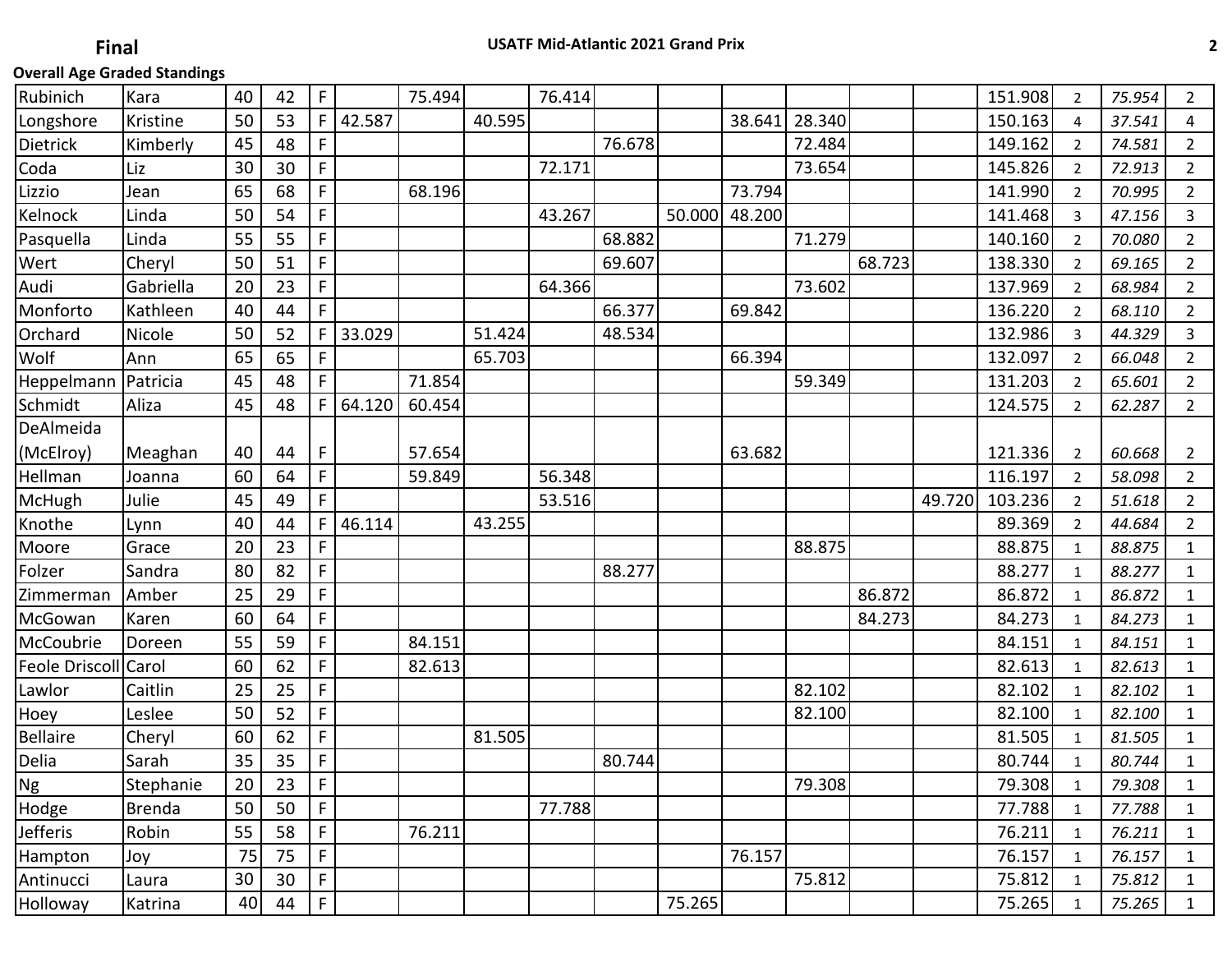| McMillan            | Denise    | 50 | 50 | F           |        |        |        | 73.891 |        |        |        |        |        | 73.891 | $\mathbf{1}$ | 73.891 | $\mathbf{1}$ |
|---------------------|-----------|----|----|-------------|--------|--------|--------|--------|--------|--------|--------|--------|--------|--------|--------------|--------|--------------|
| Voegtlin            | Katie     | 25 | 25 | F.          |        | 73.488 |        |        |        |        |        |        |        | 73.488 | $\mathbf{1}$ | 73.488 | $\mathbf{1}$ |
| Tempone             | Traci     | 25 | 29 | F           |        |        |        |        |        |        |        | 72.736 |        | 72.736 | $\mathbf{1}$ | 72.736 | $\mathbf{1}$ |
| Molitoris           | Emily     | 30 | 31 | F.          |        |        |        | 72.620 |        |        |        |        |        | 72.620 | $\mathbf{1}$ | 72.620 | $\mathbf{1}$ |
| DeHaven             | Deborah   | 60 | 62 | F           | 72.606 |        |        |        |        |        |        |        |        | 72.606 | $\mathbf{1}$ | 72.606 | $\mathbf{1}$ |
| Rodriguez           | Victoria  | 10 | 14 | F           | 72.460 |        |        |        |        |        |        |        |        | 72.460 | $\mathbf{1}$ | 72.460 | $\mathbf{1}$ |
| Summers             | Jan       | 60 | 60 | F           |        |        |        |        |        | 69.834 |        |        |        | 69.834 | 1            | 69.834 | $\mathbf 1$  |
| McFarland           | Mary Pat  | 55 | 57 | F.          |        |        |        |        | 68.520 |        |        |        |        | 68.520 | 1            | 68.520 | $\mathbf{1}$ |
| <b>Wesney</b>       | Hillary   | 50 | 54 | F           |        |        |        |        | 66.363 |        |        |        |        | 66.363 | 1            | 66.363 | $\mathbf{1}$ |
| Thomson             | Christy   | 35 | 35 | $\mathsf F$ |        |        |        |        |        |        |        |        | 64.938 | 64.938 | $\mathbf{1}$ | 64.938 | $\mathbf{1}$ |
| Cember              | Abigail   | 25 | 29 | F.          |        |        |        |        |        |        |        |        | 64.533 | 64.533 | 1            | 64.533 | $\mathbf{1}$ |
| Fralic              | Irma      | 55 | 59 | $\mathsf F$ |        |        | 64.131 |        |        |        |        |        |        | 64.131 | $\mathbf{1}$ | 64.131 | $\mathbf{1}$ |
| Clinton             | Laura     | 35 | 35 | $\mathsf F$ |        |        |        |        | 62.881 |        |        |        |        | 62.881 | 1            | 62.881 | $\mathbf{1}$ |
| Wieland             | Laura     | 50 | 50 | F.          |        |        |        |        |        |        | 62.867 |        |        | 62.867 | 1            | 62.867 | $\mathbf{1}$ |
| DeAlmeida           | Meaghan   | 40 | 44 | $\mathsf F$ |        |        |        |        |        |        |        | 62.578 |        | 62.578 | $\mathbf{1}$ | 62.578 | $\mathbf{1}$ |
| Sweigart            | Sheri     | 50 | 52 | F           |        |        |        |        |        |        | 62.079 |        |        | 62.079 | $\mathbf{1}$ | 62.079 | $\mathbf{1}$ |
| Roberts             | Dawn      | 50 | 51 | F           |        |        |        |        | 60.626 |        |        |        |        | 60.626 | $\mathbf{1}$ | 60.626 | $\mathbf{1}$ |
| Miller              | Sarah     | 45 | 45 | $\mathsf F$ |        |        |        |        |        |        | 59.726 |        |        | 59.726 | 1            | 59.726 | $\mathbf{1}$ |
| Cunningham          | Barclay   | 50 | 50 | F.          |        |        |        |        |        |        |        | 58.157 |        | 58.157 | $\mathbf{1}$ | 58.157 | $\mathbf{1}$ |
| Woodie              | Lauren    | 25 | 29 | F           |        |        |        |        |        |        | 58.065 |        |        | 58.065 | $\mathbf{1}$ | 58.065 | $\mathbf{1}$ |
| Pfaff               | Julie     | 45 | 46 | F           |        |        |        | 55.981 |        |        |        |        |        | 55.981 | $\mathbf{1}$ | 55.981 | $\mathbf{1}$ |
| Nana-Sinkam Meaghan |           | 45 | 49 | F           | 52.731 |        |        |        |        |        |        |        |        | 52.731 | $\mathbf{1}$ | 52.731 | $\mathbf{1}$ |
| Wheeldon            | Alyssa    | 25 | 29 | $\mathsf F$ |        |        |        |        |        |        | 51.243 |        |        | 51.243 | $\mathbf{1}$ | 51.243 | $\mathbf{1}$ |
| Rathz               | Gabrielle | 30 | 33 | F           |        |        |        |        | 47.717 |        |        |        |        | 47.717 | $\mathbf{1}$ | 47.717 | $\mathbf{1}$ |
| Edwards             | Anna      | 35 | 38 | F.          |        |        |        |        |        |        |        |        | 46.828 | 46.828 | $\mathbf{1}$ | 46.828 | $\mathbf{1}$ |
| Young Galla         | Kathryn   | 30 | 33 | F           |        |        |        |        | 46.392 |        |        |        |        | 46.392 | $\mathbf{1}$ | 46.392 | $\mathbf{1}$ |
| Manavi              | Josette   | 5  | 8  | F           | 46.244 |        |        |        |        |        |        |        |        | 46.244 | $\mathbf{1}$ | 46.244 | $\mathbf{1}$ |
| Creamer             | Samantha  | 30 | 33 | F           |        |        |        |        |        | 45.551 |        |        |        | 45.551 | $\mathbf{1}$ | 45.551 | $\mathbf{1}$ |
| McGrier             | Dawn      | 55 | 55 | F.          |        |        |        |        |        |        | 41.013 |        |        | 41.013 | $\mathbf{1}$ | 41.013 | $\mathbf{1}$ |
| McManus             | Diane     | 70 | 71 | F.          |        |        |        |        |        |        | 35.720 |        |        | 35.720 | $\mathbf{1}$ | 35.720 | $\mathbf{1}$ |
| Adderley            | Delicia   | 45 | 47 | $\mathsf F$ |        |        |        |        | 30.717 |        |        |        |        | 30.717 | $\mathbf{1}$ | 30.717 | $\mathbf{1}$ |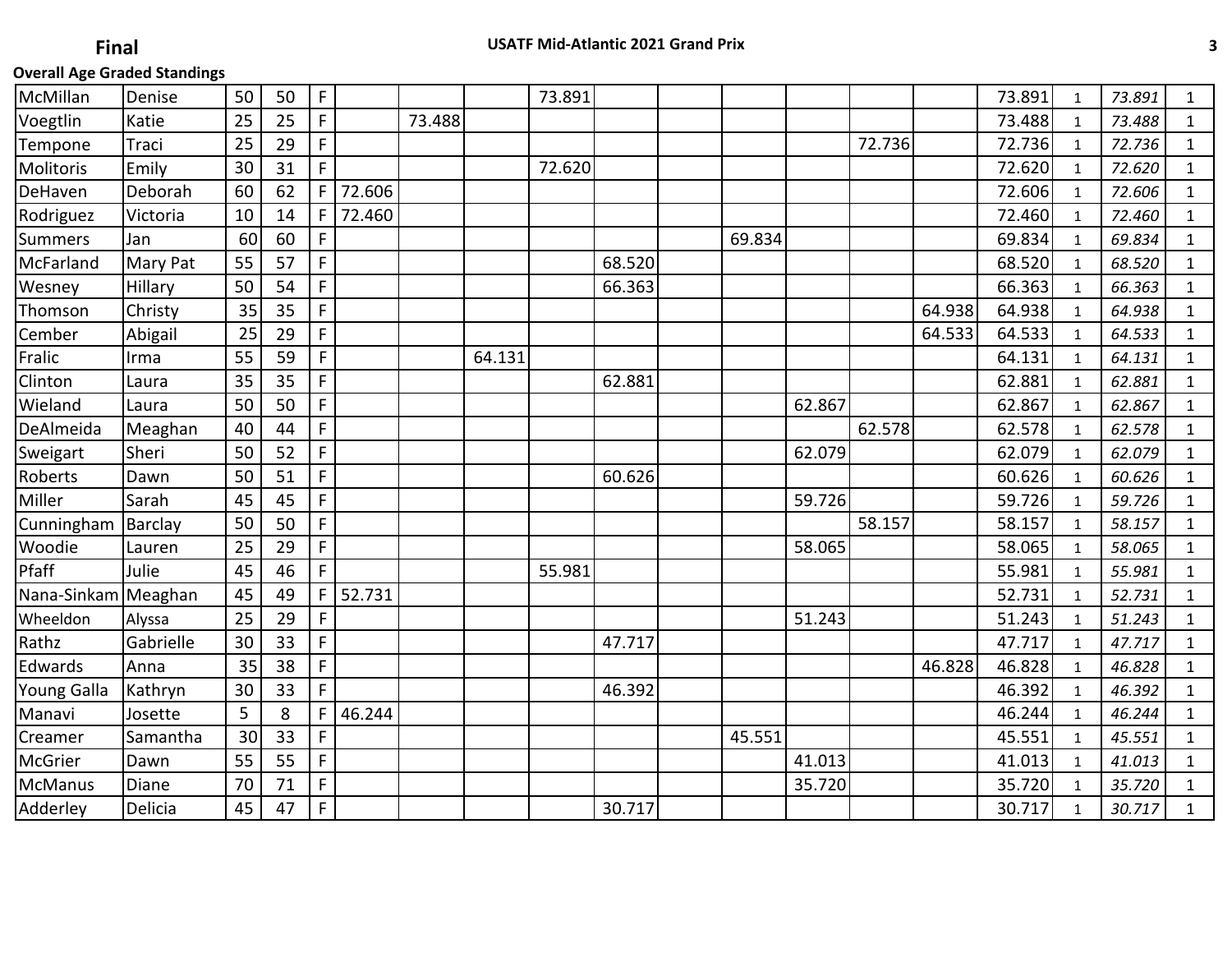|                  |                   |    |     |   |            |                       |                 |                                   |            |            |                 |               |             |            |                         | # of<br><b>Score</b> | <b>AVG of</b> | <b>Total</b>   |
|------------------|-------------------|----|-----|---|------------|-----------------------|-----------------|-----------------------------------|------------|------------|-----------------|---------------|-------------|------------|-------------------------|----------------------|---------------|----------------|
|                  |                   |    |     |   |            |                       |                 |                                   |            |            |                 | <b>ROTH</b>   | <b>PHL</b>  | <b>PHL</b> | <b>TOT</b>              | d                    | <b>Scored</b> | <b>Races</b>   |
| <b>Last Name</b> | <b>First Name</b> | AG | AGE | G | <b>MSM</b> | <b>MOR</b>            | <b>MLR</b>      | <b>PDR</b>                        | <b>BSR</b> | <b>DEL</b> | <b>BFB</b>      | <b>8K</b>     | <b>HALF</b> | <b>MAR</b> | (best 4 race<br>scores) | <b>Races</b>         | <b>Races</b>  |                |
| Harte            | Tim               | 50 | 53  |   | M 91.034   |                       |                 | 87.716                            |            |            | 87.303          | 88.082        |             |            | 354.136                 | 4                    | 88.534        | $\overline{4}$ |
| Hermann          | Ethan             | 20 | 21  | M |            | 82.103                |                 |                                   | 86.720     | 82.632     |                 |               | 86.873      |            | 338.328                 | 4                    | 84.582        | 4              |
| <b>Boland</b>    | Robert            | 65 | 65  |   | M 85.882   | ${79.461}$            | 83.124 {79.115} |                                   | 83.227     |            | 81.137 {81.056} |               |             |            | 333.371                 | 4                    | 83.343        | $\overline{7}$ |
| Lizins           | Kristaps          | 25 | 25  | M |            | 79.156                |                 | 81.199                            | 82.392     |            |                 | 82.157        |             |            | 324.904                 | 4                    | 81.226        | 4              |
| Gagliardi        | John              | 40 | 41  |   | M 84.266   | ${77.797}$            |                 | 78.665                            | 81.710     | 79.943     |                 |               |             | ${77.555}$ | 324.583                 | $\overline{4}$       | 81.146        | 6              |
| Cauller          | Gregory           | 60 | 61  |   | M 81.503   |                       | 80.103 {79.225} |                                   |            | ${76.846}$ | 80.577          | 81.363        |             |            | 323.545                 | 4                    | 80.886        | 6              |
| Mazo             | Daniel            | 55 | 57  | M |            | 79.567                | 81.321          |                                   |            |            | 80.378 {79.237} | 80.338        |             |            | 321.604                 | 4                    | 80.401        | 5              |
| Mason            | Robert            | 65 | 66  | M |            | 76.175                | 79.556          |                                   |            | 81.329     |                 |               | 81.400      |            | 318.460                 | $\overline{4}$       | 79.615        | 4              |
| Cutrona          | Matthew           | 50 | 51  |   |            | M 82.540 {71.479}     |                 | ${71.459}$                        | 76.895     |            | 77.333          | 78.974        |             |            | 315.742                 | 4                    | 78.935        | 6              |
| Hranilovich      | Stephen           | 55 | 57  | M |            | ${65.238}$ ${74.760}$ |                 |                                   | 76.634     | 78.257     | 78.618          | 78.189        |             |            | 311.699                 | $\overline{4}$       | 77.925        | 6              |
| Jennings         | Thomas            | 75 | 77  |   | M {75.831} |                       | ${75.927}$      |                                   | 77.633     | 77.797     | 76.021          | 78.183        |             |            | 309.634                 | 4                    | 77.408        | 6              |
| Montini          | Paul              | 50 | 53  | M |            | 74.324                |                 | 76.378                            | 78.612     |            |                 | 76.874        |             |            | 306.188                 | $\overline{4}$       | 76.547        | 4              |
| Swierzbinski     | Anthony           | 35 | 35  | M |            | 75.700                |                 |                                   | 78.080     | 72.403     |                 |               | 77.916      |            | 304.098                 | 4                    | 76.025        | 4              |
| <b>Broadbent</b> | Dave              | 70 | 71  |   | M 78.880   | 74.642                | ${74.004}$      |                                   | 74.560     |            | 74.899 {74.544} |               |             |            | 302.982                 | 4                    | 75.745        | 6              |
| Stenzel          | Robert            | 65 | 65  | M |            |                       |                 | 73.486 {70.804}                   |            | 73.467     | 73.364          | 71.853        |             |            | 292.171                 | 4                    | 73.043        | 5              |
| Pellechio        | Thomas            | 65 | 66  | M |            |                       |                 | 70.251                            | 72.925     |            | 70.898          |               |             | 63.936     | 278.010                 | 4                    | 69.502        | 4              |
| Foster           | Kurt              | 40 | 43  |   | M 71.137   | 66.304                |                 | 63.222                            |            | 64.971     |                 |               |             |            | 265.635                 | 4                    | 66.409        | 4              |
| Hawkey           | Edward            | 70 | 73  |   | M 69.348   |                       | 61.878 62.984   | ${56.489}$                        | 61.722     |            | ${60.670}$      |               | ${56.082}$  |            | 255.933                 | 4                    | 63.983        | $\overline{7}$ |
| Waniak           | Stephen           | 30 | 33  |   | M 70.031   |                       |                 | 62.095                            |            |            | 65.506 {39.666} |               |             | 57.376     | 255.008                 | 4                    | 63.752        | 5              |
| Morgan           | Gregory           | 20 | 24  | M |            |                       |                 |                                   | 87.238     |            |                 | 84.300 82.806 |             |            | 254.345                 | 3                    | 84.782        | 3              |
| Herzig           | Matthew           | 25 | 26  | M |            |                       |                 | 81.752                            | 85.449     |            |                 |               | 86.036      |            | 253.237                 | 3                    | 84.412        | 3              |
| <b>Bruckner</b>  | Joseph            | 65 | 67  | M |            | 62.481                | 62.748          |                                   |            |            | 61.806          |               | 61.485      |            | 248.519                 | 4                    | 62.130        | 4              |
| Armstrong        | Scott             | 55 | 58  |   | M 83.082   | 74.914                | 81.180          |                                   |            |            |                 |               |             |            | 239.175                 | 3                    | 79.725        | 3              |
| Dechnik          | Michael           | 50 | 53  | M |            |                       | 78.703          | 78.303                            |            | 79.076     |                 |               |             |            | 236.083                 | 3                    | 78.694        | 3              |
| <b>Booth</b>     | Matt              | 45 | 49  |   | $M$ 64.810 |                       |                 | 48.851                            |            | 56.336     |                 | 57.705        |             |            | 227.701                 | 4                    | 56.925        | 4              |
| Moura            | Fernando          | 70 | 70  |   |            | M 84.573 81.827       |                 |                                   |            |            |                 |               |             | 61.020     | 227.420                 | 3                    | 75.807        | $\overline{3}$ |
| Schuler          | Robert            | 70 | 72  |   |            | M 59.924 {49.943}     |                 | 55.561 {47.275} {50.000} {53.020} |            |            |                 | 54.677 55.727 |             |            | 225.890                 | $\overline{4}$       | 56.472        | 8              |
| Manavi           | Reza              | 40 | 43  |   | M 76.250   |                       |                 | 72.553                            |            |            | 75.811          |               |             |            | 224.614                 | 3                    | 74.871        | 3              |
| Nieto            | Benjamin          | 30 | 33  | M |            | 75.478                |                 | 73.601                            |            |            |                 |               | 74.754      |            | 223.833                 | 3                    | 74.611        | 3              |
| Bizal            | Michael           | 60 | 60  | M |            | 69.200                |                 |                                   | 75.310     | 76.274     |                 |               |             |            | 220.784                 | $\overline{3}$       | 73.595        | 3              |
| Hannagan         | Mark              | 30 | 30  |   | M 75.920   |                       |                 |                                   |            | 75.817     |                 |               |             | 63.519     | 215.256                 | $\overline{3}$       | 71.752        | 3              |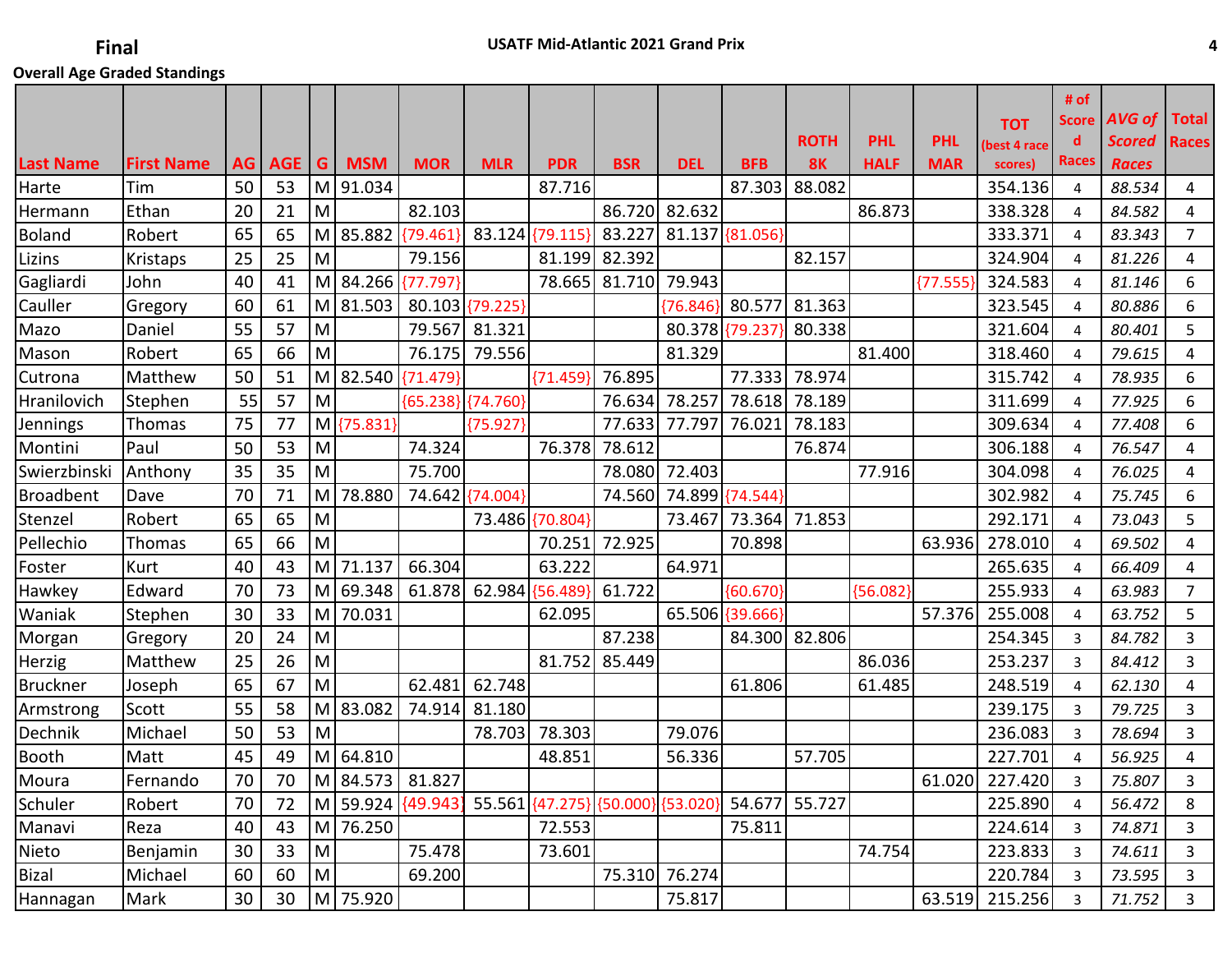| Robert       | 60 | 63 |                                                                                                            |        |                                               | 65.947               |                                               |        |                                                    |                            |        |        |        | 198.756 | 3              | 66.252  | 3              |
|--------------|----|----|------------------------------------------------------------------------------------------------------------|--------|-----------------------------------------------|----------------------|-----------------------------------------------|--------|----------------------------------------------------|----------------------------|--------|--------|--------|---------|----------------|---------|----------------|
| <b>Steve</b> | 70 | 70 | M                                                                                                          |        |                                               |                      | 64.142                                        |        |                                                    | 66.719                     |        | 66.610 |        | 197.471 | 3              | 65.824  | 3              |
| Frederick    | 65 | 67 | M                                                                                                          |        | 63.029                                        | 64.218               |                                               | 62.424 |                                                    |                            |        |        |        | 189.672 | 3              | 63.224  | 3              |
| Zach         | 25 | 26 | M                                                                                                          |        |                                               |                      | 63.130                                        | 64.071 |                                                    |                            |        |        | 59.584 | 186.785 | 3              | 62.262  | 3              |
| Gene         | 70 | 73 |                                                                                                            |        | 90.010                                        |                      |                                               |        |                                                    |                            |        |        |        | 180.893 | $\overline{2}$ | 90.447  | $\overline{2}$ |
| Michael      | 45 | 48 | M                                                                                                          |        | 61.031                                        |                      |                                               |        | 60.889                                             |                            |        |        |        | 178.924 | $\overline{3}$ | 59.641  | 3              |
| Dylan        | 20 | 23 | M                                                                                                          |        |                                               | 86.532               |                                               |        |                                                    |                            |        |        | 90.178 | 176.710 | $\overline{2}$ | 88.355  | $\overline{2}$ |
| Jerry        | 65 | 67 | ${\sf M}$                                                                                                  |        |                                               |                      | 54.824                                        |        |                                                    | 62.794                     |        |        | 58.611 | 176.229 | 3              | 58.743  | 3              |
| <b>Brock</b> | 40 | 43 |                                                                                                            |        |                                               |                      |                                               |        |                                                    | 84.638                     |        |        |        | 175.009 | 2              | 87.504  | $\overline{2}$ |
| James        | 50 | 54 | M                                                                                                          |        | 57.143                                        |                      |                                               |        |                                                    |                            |        |        |        | 172.982 | 3              | 57.661  | 3              |
| Jim          | 60 | 60 | M                                                                                                          |        |                                               |                      |                                               |        |                                                    | 86.303                     | 86.577 |        |        | 172.880 | $\overline{2}$ | 86.440  | $\overline{2}$ |
| Robert       | 60 | 64 |                                                                                                            |        | 82.955                                        |                      |                                               |        |                                                    |                            |        |        |        | 172.152 | $\overline{2}$ | 86.076  | $\overline{2}$ |
| Sean         | 50 | 53 | M                                                                                                          |        | 42.861                                        |                      | 41.827                                        | 44.066 |                                                    | 43.381                     |        |        |        | 172.135 | 4              | 43.034  | 4              |
| Mike         | 40 | 43 | $\mathsf{M}% _{T}=\mathsf{M}_{T}\!\left( a,b\right) ,\ \mathsf{M}_{T}=\mathsf{M}_{T}\!\left( a,b\right) ,$ |        |                                               |                      |                                               | 84.829 |                                                    |                            | 84.191 |        |        | 169.020 | $\overline{2}$ | 84.510  | $\overline{2}$ |
| Seth         | 35 | 36 | M                                                                                                          |        | 78.960                                        |                      |                                               |        |                                                    |                            | 82.164 |        |        | 161.124 | $\overline{2}$ | 80.562  | $\overline{2}$ |
| Carmen       | 50 | 54 | M                                                                                                          |        |                                               | 80.159               |                                               |        |                                                    |                            | 80.087 |        |        | 160.247 | $\overline{2}$ | 80.123  | $\overline{2}$ |
| <b>Brian</b> | 15 | 15 | M                                                                                                          |        |                                               |                      | 52.254                                        | 52.940 |                                                    |                            |        | 54.871 |        | 160.065 | 3              | 53.355  | 3              |
| Cody         | 25 | 29 | M                                                                                                          |        |                                               |                      |                                               | 77.870 |                                                    |                            | 81.465 |        |        | 159.335 | $\overline{2}$ | 79.667  | $\overline{2}$ |
| Jay          | 45 | 49 | M                                                                                                          |        |                                               |                      | 80.499                                        |        |                                                    |                            |        |        | 76.057 | 156.557 | $\overline{2}$ | 78.278  | $\overline{2}$ |
| David        | 55 | 59 | M                                                                                                          |        | 77.671                                        | 78.470               |                                               |        |                                                    |                            |        |        |        | 156.141 | 2              | 78.071  | $\overline{2}$ |
| Pete         | 40 | 42 | M                                                                                                          |        | 79.179                                        |                      |                                               |        | 74.437                                             |                            |        |        |        | 153.616 | 2              | 76.808  | $\overline{2}$ |
| Tom          | 30 | 31 | M                                                                                                          |        |                                               |                      | 81.237                                        |        |                                                    |                            |        | 71.390 |        | 152.627 | $\overline{2}$ | 76.314  | $\overline{2}$ |
| Victor       | 40 | 42 | $\mathsf{M}% _{T}=\mathsf{M}_{T}\!\left( a,b\right) ,\ \mathsf{M}_{T}=\mathsf{M}_{T}\!\left( a,b\right) ,$ |        |                                               |                      |                                               |        | 74.985                                             |                            |        |        | 73.451 | 148.437 | 2              | 74.218  | $\overline{2}$ |
| Michael      | 60 | 61 | M                                                                                                          |        | 73.230                                        |                      |                                               | 74.281 |                                                    |                            |        |        |        | 147.511 | $\overline{2}$ | 73.756  | $\overline{2}$ |
| Jack         | 35 | 39 | M                                                                                                          |        |                                               |                      |                                               | 75.342 |                                                    |                            |        |        | 70.332 | 145.675 | $\overline{2}$ | 72.837  | $\overline{2}$ |
| Leroy        | 35 | 38 | M                                                                                                          |        |                                               |                      |                                               | 52.946 |                                                    |                            |        |        | 39.476 | 144.068 | 3              | 48.023  | $\mathsf 3$    |
| Keith        | 60 | 64 | M                                                                                                          |        | 69.374                                        |                      | 70.361                                        |        |                                                    |                            |        |        |        | 139.735 | 2              | 69.867  | $\overline{2}$ |
| Damian       | 5  | 8  |                                                                                                            | 71.259 |                                               |                      |                                               |        |                                                    | 65.089                     |        |        |        | 136.348 | $\overline{2}$ | 68.174  | $\overline{2}$ |
| Jason        | 45 | 47 | M                                                                                                          |        |                                               |                      | 63.621                                        |        |                                                    | 71.154                     |        |        |        | 134.775 | $\overline{2}$ | 67.387  | $\overline{2}$ |
| Dirk         | 60 | 61 |                                                                                                            |        |                                               |                      |                                               |        |                                                    |                            |        |        |        |         | $\overline{2}$ | 66.515  | $\overline{2}$ |
| Gerald       | 75 | 77 | İм                                                                                                         |        |                                               |                      |                                               |        |                                                    |                            | 44.615 |        |        | 132.897 | 3              | 44.299  | 3              |
| Anh          | 45 | 47 | İМ                                                                                                         |        |                                               |                      |                                               |        |                                                    |                            |        |        |        | 131.804 | $\overline{2}$ | 65.902  | $\overline{2}$ |
| Doug         | 55 | 55 | M                                                                                                          |        |                                               |                      |                                               |        |                                                    |                            |        |        |        | 128.949 | $\overline{2}$ | 64.475  | $\overline{2}$ |
| Hon. Peter   | 65 | 66 | M                                                                                                          |        |                                               | 38.117               |                                               |        |                                                    |                            |        |        |        | 124.697 | 3              | 41.566  | 3              |
| Alex         | 55 | 59 |                                                                                                            |        |                                               |                      |                                               |        |                                                    |                            |        |        |        | 123.051 | $\overline{2}$ | 61.526  | $\overline{2}$ |
|              |    |    |                                                                                                            |        | M 90.883<br>M 90.370<br>M.<br>$\vert M \vert$ | M 68.990<br>M 89.198 | 63.819<br>44.166<br>63.399<br>M 64.569 58.483 |        | 58.654 57.186<br>51.646<br>62.729<br>37.932 48.648 | 57.004<br>65.440<br>44.116 | 65.550 |        | 67.590 |         | 69.075         | 133.030 |                |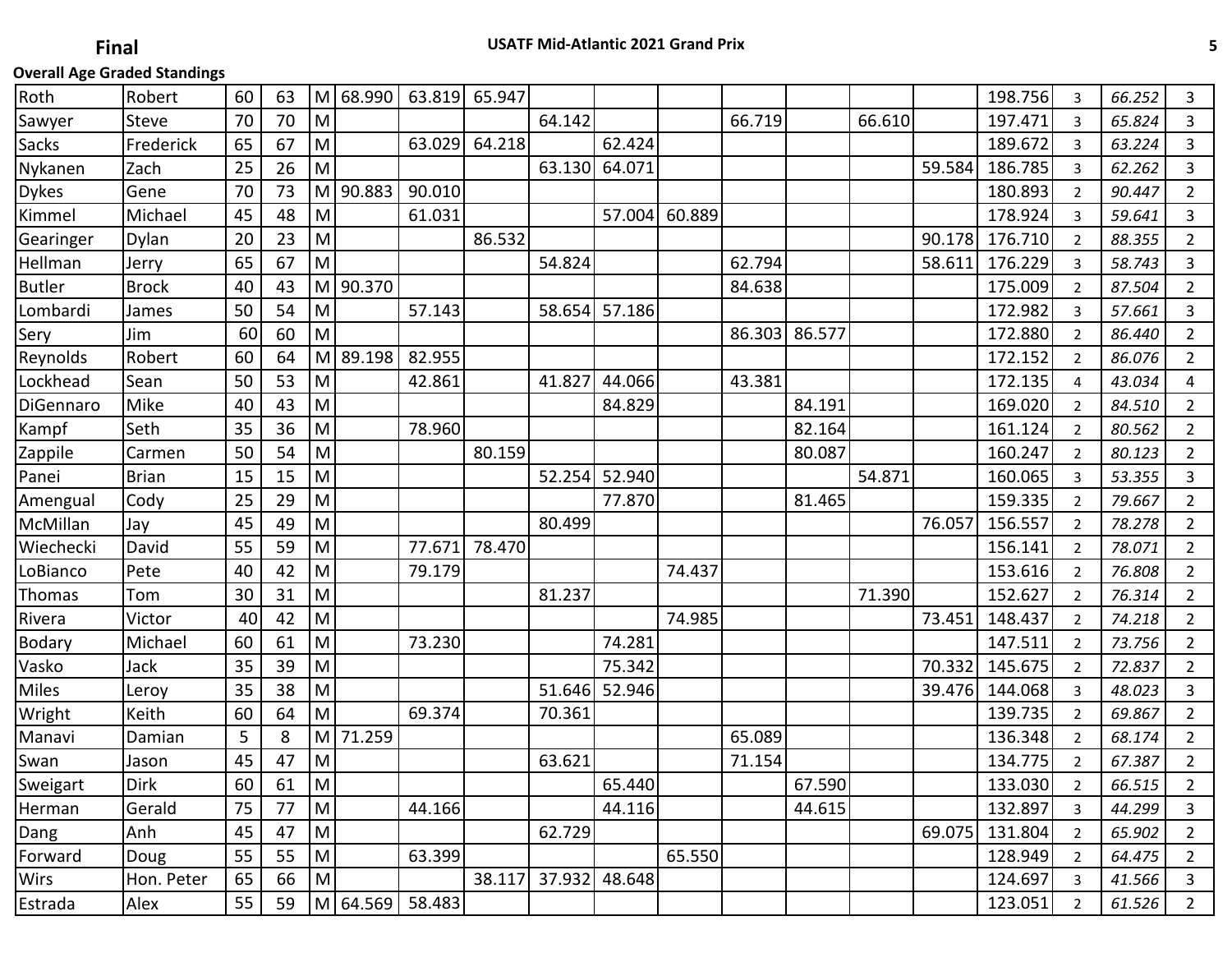| Lemos-Stein     | Gregg       | 50 | 53 | M         |          |        |        |        | 62.506 50.467 |        |        |        |        |        | 112.973 | $\overline{2}$ | 56.486 | $\overline{2}$ |
|-----------------|-------------|----|----|-----------|----------|--------|--------|--------|---------------|--------|--------|--------|--------|--------|---------|----------------|--------|----------------|
| Waller          | Reginald    | 45 | 47 | ${\sf M}$ |          |        |        | 53.497 | 56.447        |        |        |        |        |        | 109.943 | $\overline{2}$ | 54.972 | $\overline{2}$ |
| Conway          | Bill        | 60 | 60 | M         |          |        |        |        |               | 58.698 |        |        |        | 50.780 | 109.478 | $\overline{2}$ | 54.739 | $\overline{2}$ |
| Liay            | Paulino     | 50 | 53 | M         |          | 42.499 |        |        |               |        |        |        |        | 65.426 | 107.924 | $\overline{2}$ | 53.962 | $\overline{2}$ |
| Polakoff        | Craig       | 40 | 42 | M         |          |        |        | 71.552 | 36.177        |        |        |        |        |        | 107.729 | $\overline{2}$ | 53.865 | $\overline{2}$ |
| Mann            | Charles     | 50 | 51 | M         |          |        |        |        |               |        | 53.070 |        |        | 52.989 | 106.059 | $\overline{2}$ | 53.029 | $\overline{2}$ |
| Harrington      | Lawrence    | 30 | 32 | M         |          |        |        |        | 49.613        |        |        |        | 48.160 |        | 97.773  | 2              | 48.887 | $\overline{2}$ |
| Ursta           | Jared       | 35 | 35 | M         |          |        |        | 47.227 |               |        |        |        | 48.530 |        | 95.757  | $\overline{2}$ | 47.879 | $\overline{2}$ |
| Barbee          | Kenneth     | 55 | 57 | ${\sf M}$ |          |        |        |        |               |        |        | 89.172 |        |        | 89.172  | 1              | 89.172 | $\mathbf{1}$   |
| Michon          | Zachary     | 20 | 23 | ${\sf M}$ |          |        |        |        |               |        |        | 88.646 |        |        | 88.646  | 1              | 88.646 | $\mathbf{1}$   |
| Matuszak        | Paul        | 35 | 35 | ${\sf M}$ |          |        |        |        |               |        |        | 87.354 |        |        | 87.354  | 1              | 87.354 | $\mathbf{1}$   |
| Gourley         | Steve       | 40 | 43 | M         |          |        |        |        |               |        |        | 86.358 |        |        | 86.358  | 1              | 86.358 | $\mathbf{1}$   |
| Conde           | Trevor      | 30 | 32 | M         |          |        |        | 85.658 |               |        |        |        |        |        | 85.658  | $\mathbf{1}$   | 85.658 | $\mathbf{1}$   |
| Naimoli         | Christopher | 40 | 42 | M         |          |        |        |        |               |        |        | 84.562 |        |        | 84.562  | 1              | 84.562 | $\mathbf{1}$   |
| <b>Myers</b>    | Christopher | 20 | 23 | M         |          |        |        |        |               |        |        | 84.419 |        |        | 84.419  | 1              | 84.419 | $\mathbf{1}$   |
| <b>McCurry</b>  | Pat         | 25 | 27 | M         |          |        |        |        |               |        |        | 84.362 |        |        | 84.362  | $\mathbf{1}$   | 84.362 | $\mathbf{1}$   |
| Walkush         | Declan      | 20 | 22 | M         |          |        |        |        |               |        |        | 83.968 |        |        | 83.968  | $\mathbf{1}$   | 83.968 | $\mathbf{1}$   |
| Kane            | Matt        | 30 | 31 | M         |          |        |        |        |               |        |        |        | 83.960 |        | 83.960  | $\mathbf{1}$   | 83.960 | $\mathbf{1}$   |
| Dietrick        | Matthew     | 15 | 19 |           | M 83.764 |        |        |        |               |        |        |        |        |        | 83.764  | $\mathbf{1}$   | 83.764 | $\mathbf{1}$   |
| Cardamone       | <b>Nick</b> | 20 | 22 | M         |          |        |        |        |               |        |        |        | 83.417 |        | 83.417  | 1              | 83.417 | $\mathbf{1}$   |
| Hibbs           | Joshua      | 30 | 33 | ${\sf M}$ |          |        |        |        |               |        |        |        |        | 82.914 | 82.914  | $\mathbf{1}$   | 82.914 | $\mathbf{1}$   |
| Mateer          | Christopher | 30 | 31 | ${\sf M}$ |          |        |        |        |               |        |        | 82.654 |        |        | 82.654  | 1              | 82.654 | $\mathbf{1}$   |
| Shields         | Charles     | 60 | 62 |           | M 82.558 |        |        |        |               |        |        |        |        |        | 82.558  | 1              | 82.558 | $\mathbf{1}$   |
| Mullin          | Christopher | 25 | 27 | ${\sf M}$ |          |        |        | 82.527 |               |        |        |        |        |        | 82.527  | 1              | 82.527 | $\mathbf{1}$   |
| Newcomer        | Walter      | 65 | 65 | ${\sf M}$ |          |        |        |        |               |        |        | 82.284 |        |        | 82.284  | 1              | 82.284 | $\mathbf{1}$   |
| <b>MuQaribu</b> | Mudhillun   | 40 | 42 | M         |          |        |        |        | 82.073        |        |        |        |        |        | 82.073  | 1              | 82.073 | $\mathbf{1}$   |
| Thirumurthy     | Harsha      | 40 | 44 | M         |          |        |        |        |               |        |        |        |        | 81.685 | 81.685  | $\mathbf{1}$   | 81.685 | $\mathbf{1}$   |
| Rissell         | Ethan       | 30 | 32 | M         |          |        |        |        | 81.502        |        |        |        |        |        | 81.502  | 1              | 81.502 | $\mathbf{1}$   |
| Konhaus         | Merrick     | 20 | 22 | M         |          |        |        |        |               |        |        | 81.097 |        |        | 81.097  | $\mathbf{1}$   | 81.097 | $\mathbf{1}$   |
| Leathers        | Cain        | 25 | 27 | M         |          |        |        | 80.972 |               |        |        |        |        |        | 80.972  | $\mathbf 1$    | 80.972 | $\mathbf 1$    |
| Wrzosek         | Thomas      | 65 | 65 | M         |          |        | 80.763 |        |               |        |        |        |        |        | 80.763  | $\mathbf{1}$   | 80.763 | 1              |
| Kruelle         | Chuck       | 50 | 53 |           | M 80.734 |        |        |        |               |        |        |        |        |        | 80.734  | $\mathbf{1}$   | 80.734 | 1              |
| Matula          | Jeremy      | 30 | 34 | M         |          |        |        |        | 80.630        |        |        |        |        |        | 80.630  | 1              | 80.630 | $\mathbf{1}$   |
| <b>Burns</b>    | Scott       | 40 | 41 | M         |          |        |        |        |               |        |        |        |        | 80.103 | 80.103  | $\mathbf{1}$   | 80.103 | $\mathbf{1}$   |
| <b>Elliott</b>  | Thomas      | 45 | 48 | M         |          |        |        |        | 79.873        |        |        |        |        |        | 79.873  | 1              | 79.873 | $\mathbf{1}$   |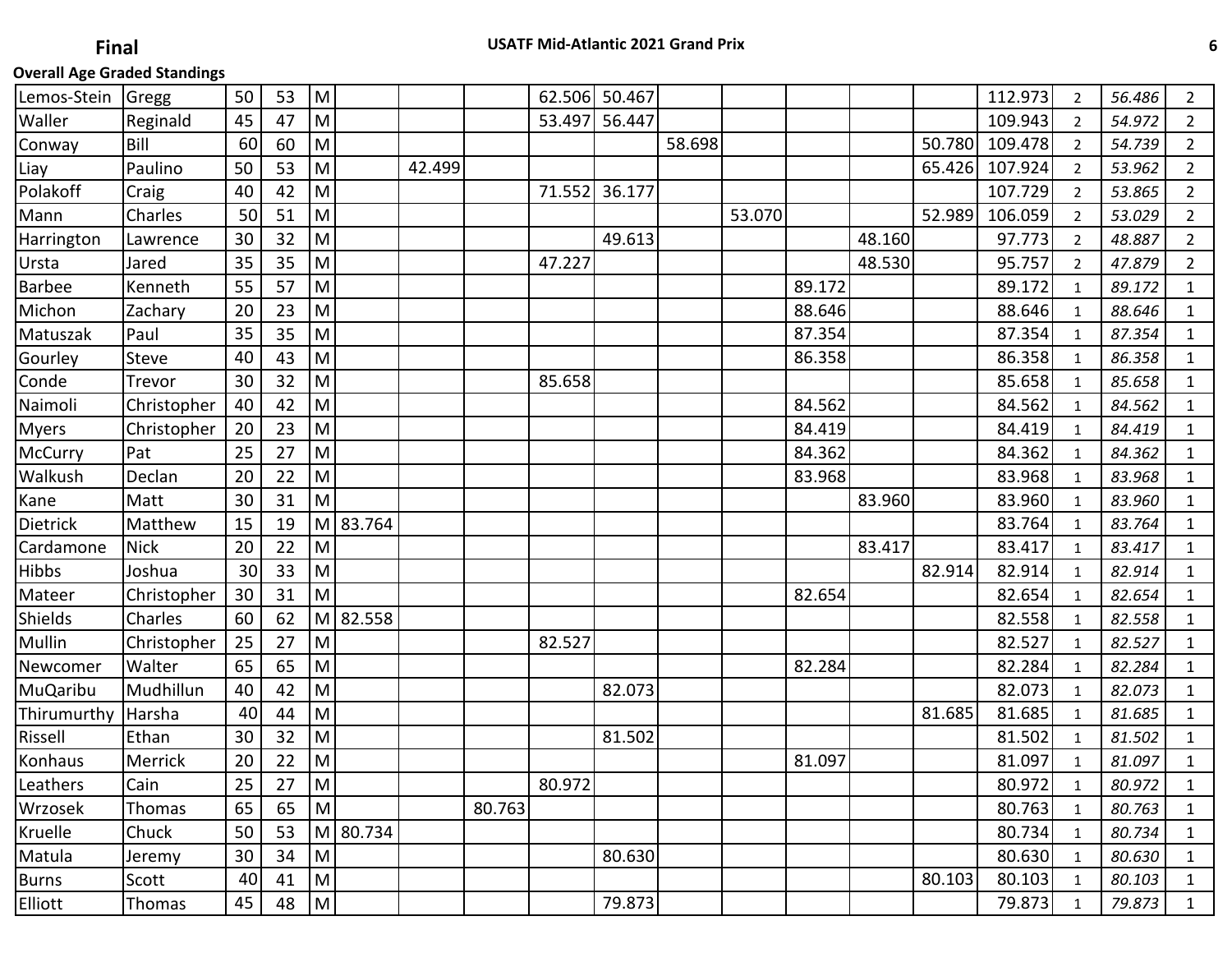| Scholl    | David          | 45 | 45 | M         |            |        | 79.300 |        |  |        |        |        | 79.300 | $\mathbf{1}$   | 79.300 | $\mathbf{1}$   |
|-----------|----------------|----|----|-----------|------------|--------|--------|--------|--|--------|--------|--------|--------|----------------|--------|----------------|
| Dorsey    | David          | 25 | 26 | M         |            |        |        |        |  | 78.563 |        |        | 78.563 | 1              | 78.563 | 1              |
| Goldthorp | John           | 40 | 43 | M         |            |        |        |        |  | 78.434 |        |        | 78.434 | $\mathbf{1}$   | 78.434 | $\mathbf{1}$   |
| Welsh     | David          | 40 | 44 | M         |            |        |        |        |  | 78.422 |        |        | 78.422 | $\mathbf{1}$   | 78.422 | $\mathbf{1}$   |
| Lanier    | Kareem         | 45 | 48 | M         | 76.970     |        |        |        |  |        |        |        | 76.970 | $\mathbf{1}$   | 76.970 | $\mathbf{1}$   |
| McConnell | Lee            | 65 | 67 | M         |            | 75.884 |        |        |  |        |        |        | 75.884 | $\mathbf{1}$   | 75.884 | $\mathbf{1}$   |
| Hamilton  | <b>Brandon</b> | 50 | 53 | M         |            |        | 74.795 |        |  |        |        |        | 74.795 | 1              | 74.795 | $\mathbf 1$    |
| Thomas    | Donald         | 30 | 32 | M         |            |        |        | 45.362 |  |        | 29.379 |        | 74.741 | $\overline{2}$ | 37.370 | $\overline{2}$ |
| Lanier    | Kyle           | 45 | 48 | M         | 74.487     |        |        |        |  |        |        |        | 74.487 | $\mathbf{1}$   | 74.487 | $\mathbf 1$    |
| Creekmore | Joseph         | 25 | 28 | M         |            |        |        |        |  |        |        | 74.351 | 74.351 | $\mathbf{1}$   | 74.351 | $\mathbf{1}$   |
| Gallagher | Robert         | 55 | 55 | M         |            |        | 73.311 |        |  |        |        |        | 73.311 | $\mathbf{1}$   | 73.311 | $\mathbf{1}$   |
| Sherman   | Mike           | 55 | 56 | M         | 72.776     |        |        |        |  |        |        |        | 72.776 | $\mathbf{1}$   | 72.776 | $\mathbf{1}$   |
| Hoffman   | John           | 30 | 34 | M         |            |        |        |        |  |        |        | 72.289 | 72.289 | 1              | 72.289 | 1              |
| Mohler    | Glenn          | 60 | 60 | M         |            |        |        |        |  |        |        | 72.106 | 72.106 | $\mathbf{1}$   | 72.106 | $1\,$          |
| Menasion  | Samuel         | 65 | 65 | M         |            | 72.076 |        |        |  |        |        |        | 72.076 | 1              | 72.076 | $\mathbf{1}$   |
| Mahugu    | Fred           | 35 | 39 | M         |            |        | 70.979 |        |  |        |        |        | 70.979 | $\mathbf{1}$   | 70.979 | $\mathbf{1}$   |
| Kirchner  | Jeffrey        | 60 | 62 | M         |            |        |        |        |  | 70.673 |        |        | 70.673 | $\mathbf{1}$   | 70.673 | $\mathbf{1}$   |
| Fife      | William        | 50 | 52 | M         |            |        |        |        |  |        |        | 70.637 | 70.637 | $\mathbf{1}$   | 70.637 | $\mathbf{1}$   |
| Nigro     | Luke           | 25 | 27 | M         |            |        |        |        |  |        | 69.384 |        | 69.384 | 1              | 69.384 | $1\,$          |
| Prizer    | Kent           | 70 | 71 | M         |            |        | 68.976 |        |  |        |        |        | 68.976 | $\mathbf{1}$   | 68.976 | $\mathbf 1$    |
| Miller    | Jack           | 20 | 20 | M         |            |        | 68.767 |        |  |        |        |        | 68.767 | $\mathbf{1}$   | 68.767 | $\mathbf 1$    |
| Keese     | Mark           | 55 | 59 |           | $M$ 68.059 |        |        |        |  |        |        |        | 68.059 | $\mathbf{1}$   | 68.059 | $\mathbf 1$    |
| Hatch     | Stanley        | 60 | 60 | M         |            |        |        |        |  |        |        | 67.827 | 67.827 | $\mathbf{1}$   | 67.827 | $\mathbf{1}$   |
| DeProspo  | Leonard        | 40 | 44 | M         |            |        |        |        |  |        |        | 67.594 | 67.594 | $\mathbf{1}$   | 67.594 | $\mathbf{1}$   |
| Gervino   | Grady          | 50 | 53 | M         |            |        |        | 67.552 |  |        |        |        | 67.552 | $\mathbf{1}$   | 67.552 | $\mathbf{1}$   |
| Judge     | Richard        | 25 | 27 | M         |            |        |        |        |  | 67.399 |        |        | 67.399 | 1              | 67.399 | $\mathbf{1}$   |
| Hesketh   | Robert         | 60 | 61 | M         |            |        |        | 66.742 |  |        |        |        | 66.742 | $\mathbf{1}$   | 66.742 | $\mathbf{1}$   |
| Klanchar  | Marty          | 60 | 64 | M         |            |        |        |        |  |        | 65.779 |        | 65.779 | 1              | 65.779 | $\mathbf{1}$   |
| Gilligan  | Sean           | 45 | 47 | M         |            |        | 64.925 |        |  |        |        |        | 64.925 | $\mathbf{1}$   | 64.925 | $1\,$          |
| Aloyo     | Vincent        | 70 | 74 | M         |            |        |        | 64.865 |  |        |        |        | 64.865 | $\mathbf{1}$   | 64.865 | $\mathbf{1}$   |
| lovanisci | Joe            | 45 | 49 | M         |            |        | 64.715 |        |  |        |        |        | 64.715 | $\mathbf{1}$   | 64.715 | $\mathbf{1}$   |
| Vengrove  | Marc           | 65 | 65 | ${\sf M}$ |            |        |        |        |  |        |        | 64.506 | 64.506 | $\mathbf{1}$   | 64.506 | $\mathbf{1}$   |
| Menasion  | Jonathon       | 35 | 39 | M         |            |        |        |        |  |        |        | 64.257 | 64.257 | $\mathbf{1}$   | 64.257 | $\mathbf{1}$   |
| Gorgol    | John           | 60 | 63 |           | M 64.206   |        |        |        |  |        |        |        | 64.206 | $\mathbf{1}$   | 64.206 | $\mathbf{1}$   |
| Nicolosi  | Philip         | 50 | 51 | M         |            |        |        |        |  |        |        | 63.850 | 63.850 | $\mathbf{1}$   | 63.850 | $\mathbf{1}$   |
|           |                |    |    |           |            |        |        |        |  |        |        |        |        |                |        |                |